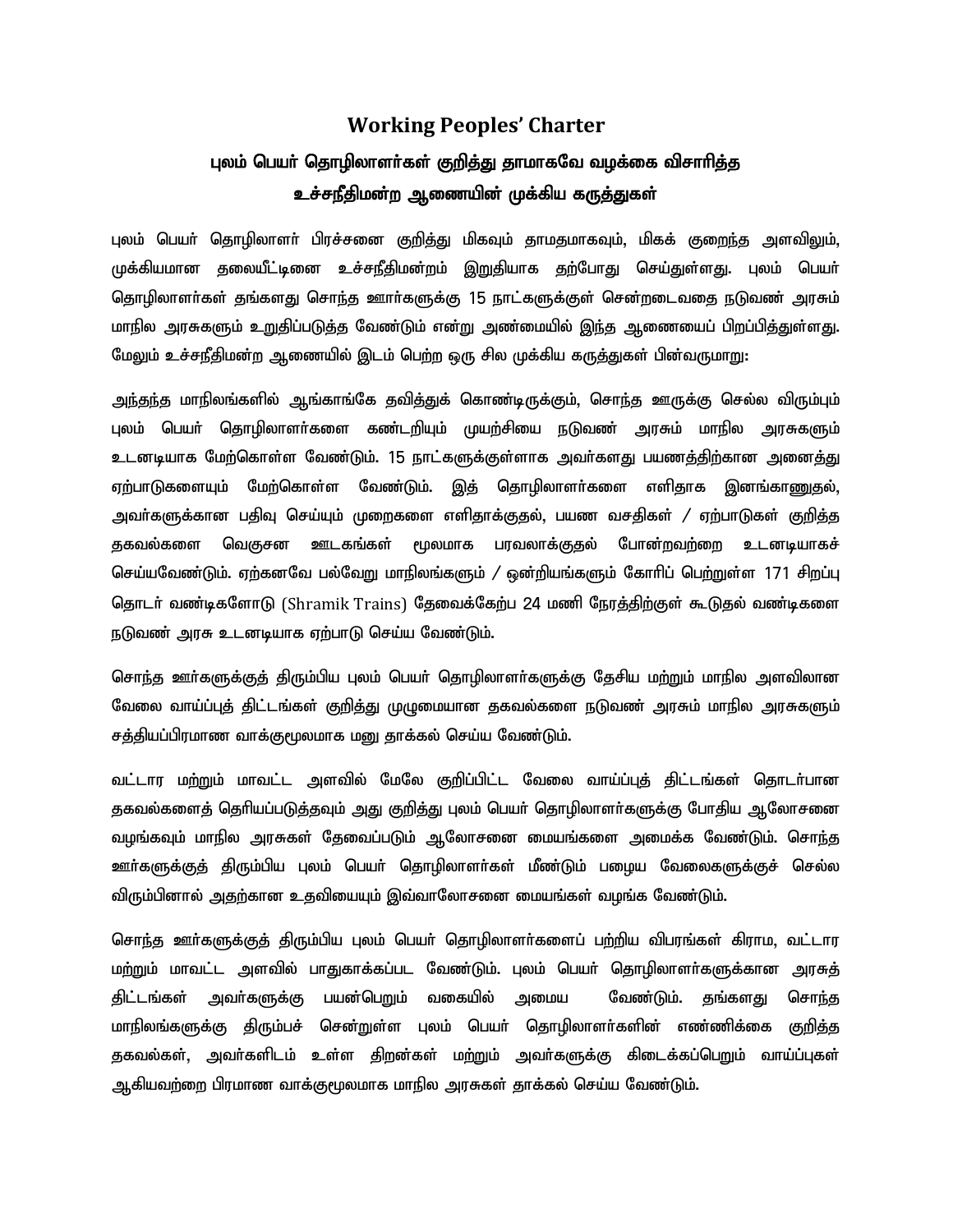பொதுமுடக்கக் காலங்களில் ஊரடங்கை மீறியதற்காக பேரிடர் மேலாண்மைச் சட்டப்பிரிவு 51- ன் கீழும், பிற தொடர்புடைய சட்டப்பிரிவுகளிலும் புலம் பெயர் தொழிலாளர்கள் மீது பதிவு செய்யப்பட்ட அனைத்து குற்றவியல் புகாா்களையும் மாநில அரசுகளும் ஒன்றியங்களும் திரும்பப் பெ<u>று</u>தல் குறித்து ஆலோசிக்க வேண்டும்.

மேற்சொன்ன அம்சங்கள் அனைக்தும் புலம் பெயர் தொழிலாளர்களுக்கு மிகப் பெரிய ஆறுதலாக இருப்பதை பாராட்டும் அதே வேளையில், உச்சநீதிமன்ற ஆணை எழுப்பியிருக்கும் முக்கியமான சில கேள்விகளை இங்கு எடுத்துக்காட்டுவது அவசியமாகும்.

புலம் பெயா் தொழிலாளா்களை இனங்கண்டு பதிவு செய்வதற்கு முறையான வழிவகைகள் இல்லை. அருகாமையிலுள்ள காவல்நிலையங்களிலோ, உள்ளாட்சி அமைப்புகளிலோ <u>இந்</u>த புலம் பெயா் தொழிலாளா்களை எழுதாகப் பதிவு செய்வதற்கான ஆணை பிறப்பிக்கப்பட்டுள்ள வேளையில் காவல் துறையினருக்கு கூடுதல் பயிற்சியும் தொழிலாளர்களுக்கு உதவிட கிராம / வட்டார / மாவட்ட அளவிலான உள்ளாட்சிக் குழுக்கள், கவுன்சிலா்கள், சட்டமன்ற உறுப்பினா்கள் ஆகியோருக்கான பயிற்சியும் அவசியம். பதிவுக்கான படிவங்கள் புலம் பெயர் தொழிலாளர்கள் புரிந்து கொள்ளக்கூடிய அவா்கள் மொழியில் அமைய வேண்டும். மாநில அரசுகளும் ஒன்றிய பிரதேசங்களும் இத்தகவல்களை உள்ளூர் ஊடகங்கள் மூலமாகவும், பெரிய விளம்பரங்கள், வாயிலாகவும் வானொலி ம<u>ற்று</u>ம் பிற சாதனங்கள் மூலமாகவும், அவா்களுக்கான வேலைவாய்ப்புகள் கு<u>றித்த</u> தகவல்களை போதிய அளவில் விளம்பரம் செய்ய வேண்டும்.

புலம் பெயா் தொழிலாளா்கள் பதிவுக்குப் பின்னா் கிடைக்கப்பெறும் மிகப்பொிய அளவிலான தகவல்களை பாதுகாப்பதற்கு அரசுகள் மிகுந்த கவனம் எடுக்க வேண்டும். இலட்சக்கணக்கான புலம் பெயர் தொழிலாளர்கள் ப<u>ற்றி</u>ய தகவல் திரட்டு எவ்விதமான சுரண்டலுக்கோ அரசின் கண்காணிப்பிற்கோ பயன்படக்கூடாது. அவர்களின் அந்தரங்கம் முழுமையாகப் பாதுகாக்கப்பட வேண்டும்.

புலம் பெயா் தொழிலாளா்கள் தங்கள் சொந்த ஊா்களுக்குச் செல்ல ஏற்பாடு செய்யப்பட்ட சிறப்பு தொடா் வண்டிகளில் உணவும், தண்ணீரும் வழங்கப்பட்டன என்று நடுவண் அரசு முன்வைத்த வாதத்தை உச்சநீதிமன்றம் அப்படியே ஏற்றுக்கொண்டு விட்டது. ஆனால் அடிப்படை சுகாதார வசதிகள் இன்றி, எவ்வித உணவும் வழங்கப்படாமல் இத்தொடர் வண்டிகள் சென்றதை பல்வேறு அறிக்கைகள் வெளிச்சம் போட்டு காண்பிக்கன. இக்கொடர் வண்டிகளில் பயணப்பட்ட பல கொழிலாளிகள் ஆங்காங்கே பாிதாபமாக இறந்தததையும் ஒரே நாளில் 9 தொழிலாளா்களின் இறப்பைப்பும் இவ்வறிக்கைகள் எடுத்துரைத்தன. எனவே கூடுதல் தொடர்வண்டிகளை இயக்குமாறு நடுவண் அரசுக்கு ஆணை பிறப்பிக்கும் போது மேற்சொன்ன அடிப்படை வசதிகள் மறுக்கப்பட்டச் சூழலை மனதில் கொள்ள வேண்டும்.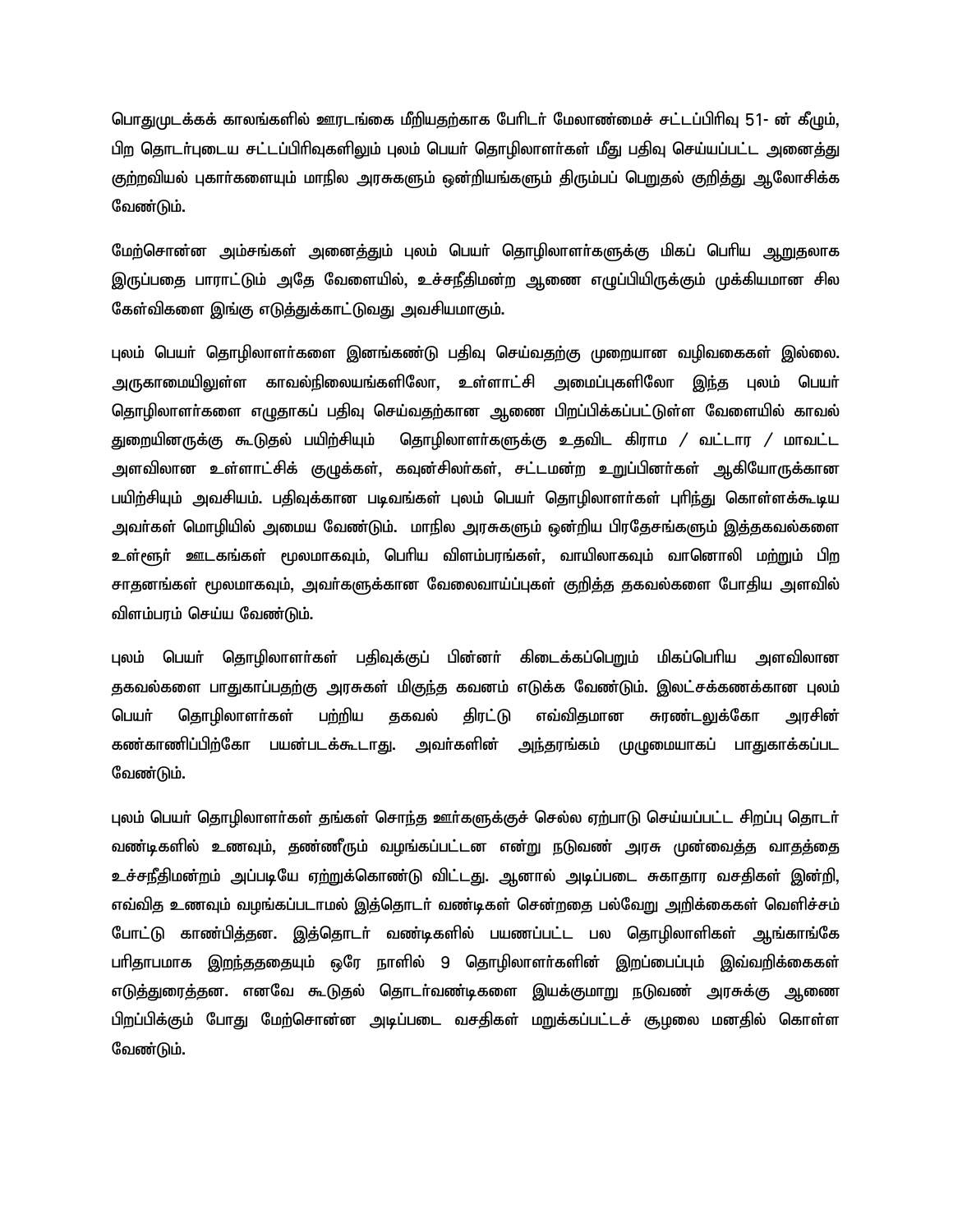தங்களது சொந்த ஊா்களுக்கு திரும்பிச் செல்லும் ஒவ்வொரு புலம் பெயா் தொழிலாளருக்கும் பீகாா். உக்கிரபிரகேசம் மற்றும் பிற மாநில அரசுகள் ரூபாய் 1000 வழங்கியதாக குறிப்பிட்டதை உச்சநீதிமன்றம் அப்படியே ஏற்றுக் கொண்டது. ஒவ்வொரு புலம் பெயர் தொழிலாளிக்கும் அரசால் வழங்கப்பட்ட ஆயிரம் ரூபாய் போதாது. மூத்த வழக்கறிஞர் இந்திரா ஜெய்சிங் பரிந்துரைத்தது போல ஒவ்வொரு தொழிலாளிக்கும் ரூபாய் 7500 வழங்கப்பட வேண்டும். இந்த இடைக்கால நிவாரணத்தை உச்சநீதிமன்றம் கவனத்தில் கொள்ளுமாறும், கூடுதல் பணப்பலன்களை மாநில அரசுகள் வழங்கிட ஊக்கப்படுத்தவும் வேண்டும்.

இந்த சிறப்புத் தொடர்வண்டிகளில் மேற்கொள்ளப்பட்ட பயணத்திற்கு கட்டணங்கள் வசூலிக்கப்படவில்லை என்பதற்கு எந்த ஆதாரமும் இல்லை. இப்பயணங்களுக்கான கட்டணத் தொகை தொழிலாளா்களிடம் வசூலிக்கப்பட்டது என்பதை பல அறிக்கைகள் வெளிப்படுத்தின. நீதிமன்றம் இவ்விடயத்தைக் கவனத்தில் கொண்டு, இனி விடப்படும் தொடர்வண்டிகளில் கட்டணம் ஏதும் வசூலிக்கப்படக்கூடாது என்பதை உறுதி செய்ய வேண்டும். ஒவ்வொரு மாநிலமும் ஒன்றியப் பிரதேங்களும் புலம் பெயர் தொழிலாளர்களை இனங்காண்பதற்கான வழிவகைகளை முறைப்படுத்திட உதவி எண்களையும், உதவி மையங்களையும் அமைக்க வேண்டும் என்று அறிவுறுத்தப்பட்டிருக்க வேண்டும். இதை பொறுப்புணர்வோடு செய்வதற்கு சரியான வழிவகை ஒன்று கிராம மட்டத்திலிருந்து மாவட்டம் மற்றும் தேசிய அளவு வரையிலும் ஏற்பாடு செய்ய வேண்டும்.

பல்வேறு தொழிலாளா்கள் தங்களது பழைய வேலையில் சோ்ந்து விட்டனா் என்று பல மாநில அரசுகள் சமர்ப்பித்தற்கான எந்தவொரு தகவலையோ விளக்கத்தையோ உச்சநீதிமன்றம் கேட்கவில்லை. ஒரு மாநிலத்திலிருந்து தங்கள் சொந்த ஊா்களுக்குத் திரும்பிச் சென்ற புலம் பெயா் தொழிலாளா்களின் புள்ளிவிபரங்களை மாநில அரசுகள் வழங்கும் போது அம்மாநிலத்தில் தங்கியிருக்கக்கூடிய அல்லது வேலையில் மீண்டும் சேர்ந்து விட்ட புலம் பெயர் தொழிலாளர்களின் உண்மையான மதிப்பீடு குறித்து மாநில அரசுகள் தகவல் ஏதும் வழங்கவில்லை. எதிர்காலத்தில் இன்னும் கூடுதலான தயாரிப்போடு செயல்படுவதற்கு இத்தகைய மதிப்பீடும் பதிவுகளும் அவசியம்.

தங்களது சொந்த ஊா்களுக்கு திரும்பிச் சென்ற புலம் பெயா் தொழிலாளா்களின் மொத்த எண்ணிக்கையை திரட்டுவதற்கு ஒவ்வொரு மாநில அரசும் மேற்கொண்ட வழிமுறைகள் குறித்து உச்சநீதிமன்ற ஆணை எதுவும் கூறவில்லை. இது கவனத்தில் கொள்ளவேண்டிய முக்கியமான அம்சம்.

உச்சநீதிமன்றத்தின் இந்த ஆணை எந்த அளவு ஒவ்வொரு நிலையிலும் நடைமுறைப்படுத்தப்படுகிறது என்பதைக் கண்காணித்து நீதிமன்றத்திற்கு இது குறித்து அறிக்கை தாக்கல் செய்வோம்.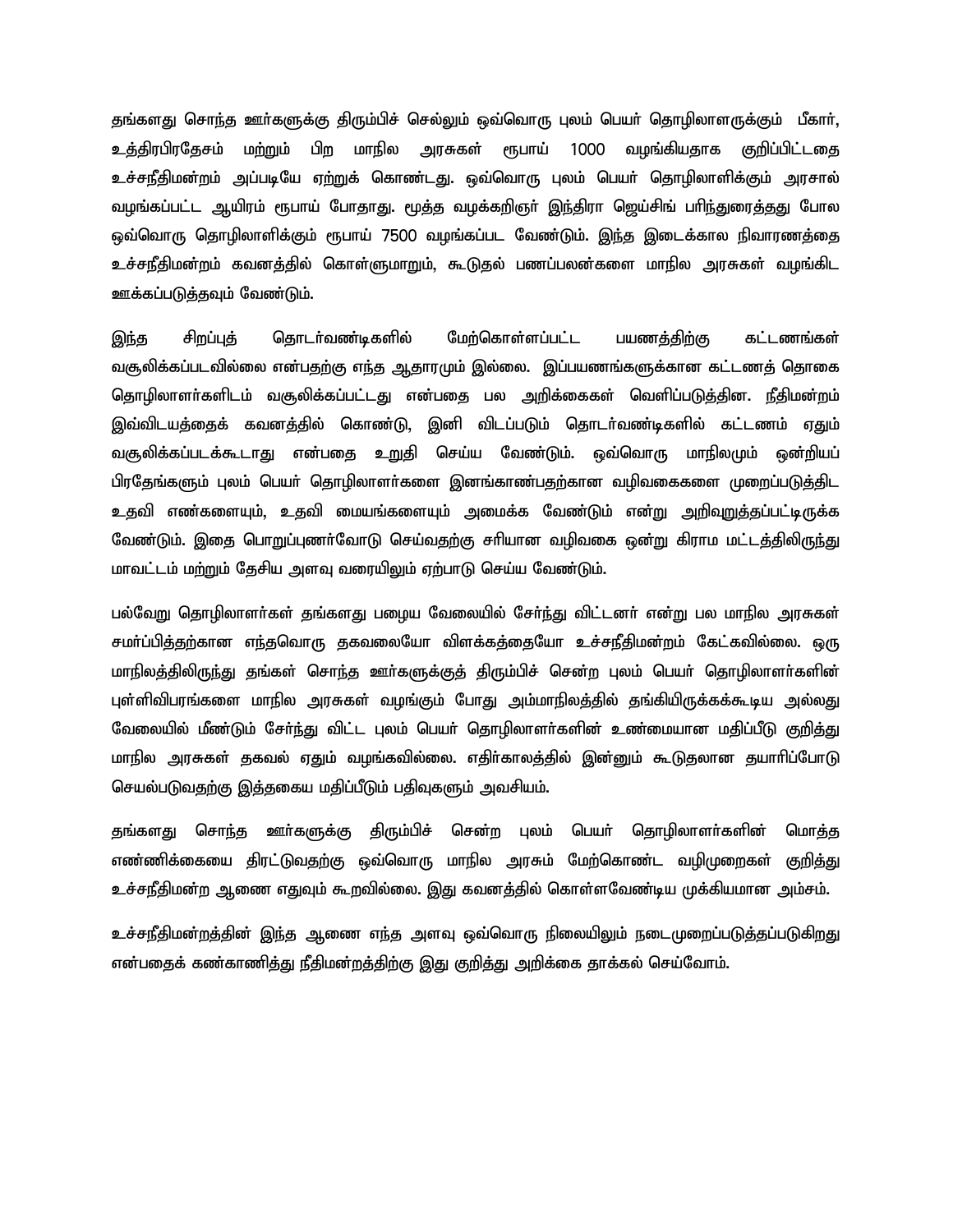

## **Key observation on order of supreme court suo moto case on migrants;**

The Supreme Court may have finally made a crucial intervention regarding the migrant workers crisis, even as it may be too little, too late. The Court recently directed the Centre and the state governments to ensure that the migrant workers reach their destination within 15 days. In addition to this, the key points of the apex court's order can be summarised as below:

The Central Government/State Governments shall take further steps for identification of stranded migrant workers in their States who are willing to return back to their native place, and take all steps for their return journey transportation within 15 days. Ease of identification of the workers, decentralization of the registration process and mass-media dissemination of information regarding transportation should all be implemented for the same.

In addition to the States'/UTs' demand of 171 Shramik trains, the Central Government shall provide more Shramik Trains within 24 hours of the request made.

Both the Central and State governments shall file affidavits giving details of all the employment schemes at the national and state-level that are available for migrant workers returned to their natives places.

State shall establish counseling centers at all block and district levels for informing and counseling migrant workers regarding the available employment schemes. These centers shall also provide assistance to those workers returned to their native place who want to go back to their erstwhile places of employment.

Details of all migrant workers who reached their native place shall be maintained village, block and district-wise to facilitate benefits of any government schemes applicable to migrant workers. States shall file affidavit giving details of the number of migrant workers who have returned to their state and further details of their previous employment, skills and available opportunity for them.

All States/UTs may consider withdrawing all the criminal complaints against the migrant workers against whom complaints were filed for violating the lockdown, made under Sec 51 of the Disaster Management Act or other related provisions.

## *While we appreciate that the above measures constitute a big relief, it is also crucial to highlight some of the pertinent questions raised by the order:*

The process of identification and registration of the migrant workers has no system of accountability. While ordering for the simplification of registration process and allowing workers

to register at nearby police stations or places of local administration, there was a great need to